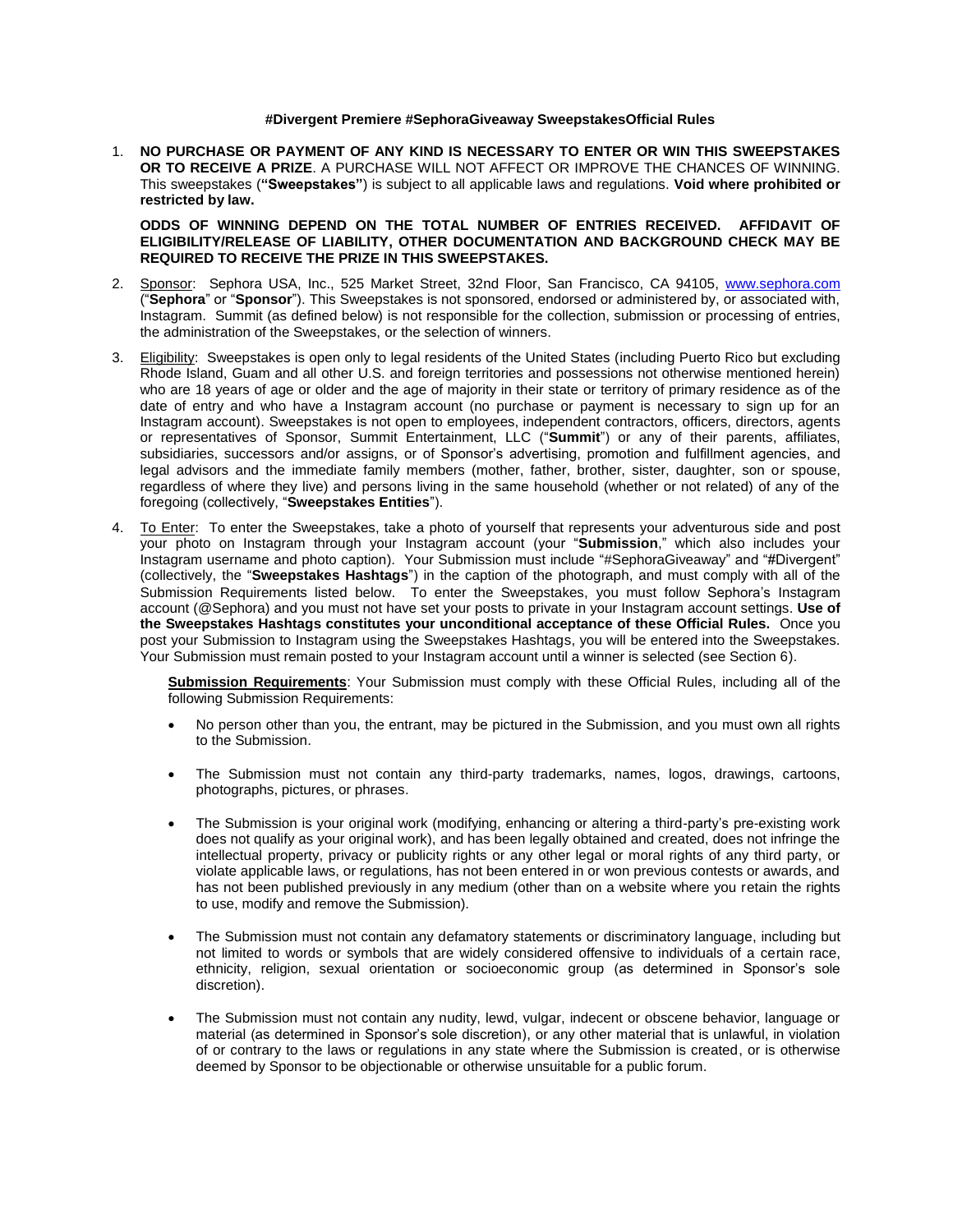- The Submission must not contain any advertisements, "spam" content or references to other products, offers or websites.
- The Submission must not contain any email addresses, URLS to other websites, phone numbers, physical addresses or other forms of contact or personal information.

Sponsor may, in its sole discretion, disqualify any Submission that does not comply with these Submission Restrictions or that Sponsor otherwise deems to be inappropriate in its sole discretion. In the event of disqualification, the Submission will not be entered into the Sweepstakes.

**By entering the Sweepstakes and using the Sweepstakes Hashtags, each entrant understands and agrees that the entrant's Submission (including the entrant's Instagram user name) may be accessible for viewing by the general public and any such posting will be deemed made at the direction of the entrant within the meaning of the Digital Millennium Copyright Act and the Communications Decency Act.** 

Only one entry per person is permitted. Use of multiple email addresses/accounts to enter more than once is prohibited. There may be only one (1) named entrant for each Submission, regardless of the number of persons who may have contributed to the creation of the Submission.

In the event of a dispute regarding the identity of the person submitting an entry, the entry will be deemed submitted by the authorized account holder of the email address associated with the Instagram account of the entry, which the entrant will have the obligation to establish. Entries generated by a script, computer programs, macro, or other automated means will be disqualified. Sponsor is not responsible for late, incomplete, misdirected, delayed, or undelivered entries, including without limitation inability to access entrant's Instagram account, or entries not timely received due to telephone failures, Internet or website failures and disruptions, and ISP problems. Incomplete information may result in disqualification of entry. All eligible entries carry an equal chance of winning.

- 5. Sweepstakes Period: The Sweepstakes begins on February 25, 2014 at 1:00 p.m. Pacific Time (**"PT"**) and ends on February 26, 2014 at 1:00 p.m. PT. Entries must be received by 1:00 p.m. PT on February 26, 2014.
- 6. Selection of Winner: A potential winner will be selected from all eligible entries received during the Sweepstakes Period in a random drawing conducted by Sponsor by February 28, 2014 and will be notified via the Instagram website. The notification will include Sponsor's contact information, and the potential winner must contact Sponsor within three (3) days of the prize notification to confirm eligibility and acceptance of the prize. The potential winner will be required to provide Sponsor with his or her full name, mailing address, telephone number and/or email, and will be required to execute an affidavit of eligibility and liability/publicity release. The prize will be forfeited if: (i) the potential winner fails to confirm acceptance of the prize and eligibility within three (3) days of notification, (ii) the potential winner fails to return any required documents within five (5) days of receiving such documents from Sponsor, (iii) the prize or prize notification is returned as non-deliverable; or (iv) Sponsor determines that the potential winner is ineligible or otherwise not in compliance with these official rules. If a potential winner forfeits a prize or is deemed ineligible, an alternate winner will be selected by random drawing from all remaining eligible entries until a winner is determined. All decisions of Sponsor are final and binding on all entrants. Odds of winning depend on the total number of eligible entries received.
- 7. Prize: One (1) grand-prize winner will be awarded a grand prize with an approximate prize value of \$2,491.00. The grand prize consists of a three-day/two-night trip for two people (grand prize winner and one guest chosen by grand prize winner who must be at least 18 years of age and the age of majority in his or her state of primary residence as of the date of departure) to Los Angeles, California. The grand prize will include round trip economy class airfare from the nearest major U.S. airport to the grand prize winner's home (grand prize winner and guest must travel to and from the same airport and have the same travel itinerary), hotel accommodations (double occupancy, room and tax only), two \$40 gift certificates for hair styling at Drybar in Los Angeles, face makeovers from a Sephora makeup artist while in Los Angeles, two Divergent Beauty Bundles (each Divergent Beauty Bundle consists of 1 Divergent Limited Edition Multi-Piece Collector's Kit (\$59.50), 1 Divergent Limited Edition Multi-Piece Collector's Palette (\$28.50) and 1 Divergent Limited Edition 7-Piece Nail Art Kit (\$27.50)), \$100 Uber ride credit or equivalent transportation stipend, and, subject to Summit's preapproval (see below), two tickets for the winner and guest to attend the premiere screening of the motion picture "Divergent" (the "**Picture**") in Los Angeles, currently scheduled to be held on March 18, 2014 (the "**Premiere**") (collectively, the "**Grand Prize Trip Package**"). Sponsor reserves the right to structure the grand prize and select airline and hotel accommodations at its sole discretion. All other expenses related to acceptance of the grand prize not explicitly listed herein as being part of the grand prize are the responsibility of the grand prize winner, including but not limited to: beverages, food, fax, gratuities and tips, insurance, laundry service, merchandise, ground transportation,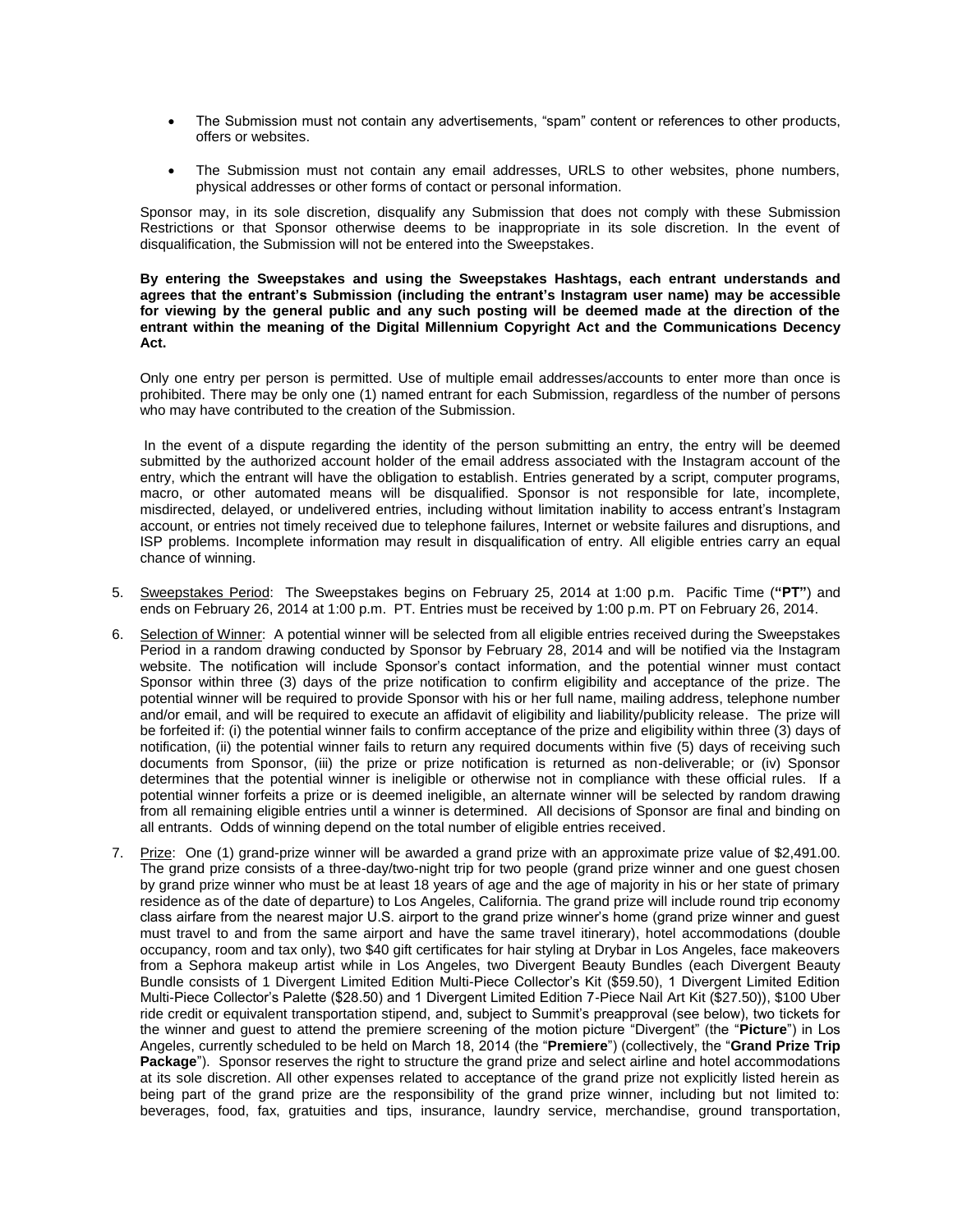parking, room service, service charges, souvenirs and telephone calls. Airline carrier and hotel regulations and conditions apply. Travel arrangements for the guest (who must have the same travel itinerary as winner) must be booked at the same time as winner and the full name of the guest must be given prior to the time of booking. Prior to the the time of booking, the guest must complete, sign and return to Sponsor an affidavit of eligibility, a liability release, and (where imposing such condition is legal) a publicity release. Travel arrangements cannot be changed following booking. **Travel for the grand prize must coincide with the Premiere (currently scheduled to take place in March 18, 2014).** Certain restrictions, blackout dates and conditions may apply and travel cannot be taken during holiday weekends. Exact travel dates are subject to space availability and approval of Sponsor.

**ATTENDANCE AT THE PREMIERE IS SUBJECT TO SUMMIT'S PREAPPROVAL AND SUMMIT MAY REQUIRE THE WINNER AND GUEST TO SUBMIT TO A BACKGROUND CHECK IN ORDER TO DETERMINE WINNER AND GUEST'S ELIGIBILITY TO ATTEND THE PREMIERE.** The Grand Prize Winner agrees to cooperate with Summit, including but not limited to providing Summit with additional information or authorizations regarding the Grand Prize Winner or Guest in connection with Summit's preapproval process. If the winner is not approved by Summit to attend the Premiere (but is otherwise eligible to win this Sweepstakes), the winner may elect, at his or her option, to either (1) receive the cash value of the grand prize (\$2,491) in lieu of the Grand Prize Trip Package described above, or (2) receive the items listed in the Grand Prize Trip Package excluding the tickets to the Premiere. Nothing set forth herein shall be construed to require Sponsor or Summit to hold the Premiere at any particular time, or at all. In the event the Grand Prize Winner and/or his or her Guest engages in behavior that, as determined by Sponsor or Summit in their sole discretion, is obnoxious or threatening, illegal or that is intended to annoy, abuse, threaten or harass any other person, Sponsor and Summit reserve the right to terminate the trip or other applicable experience early, in whole or in part, and send the Grand Prize Winner and/or his or her Guest home with no further compensation.

All prizes are awarded "AS IS" and the Sponsor has not made any warranty, representation, or guarantee, express or implied , about any aspect of the prizes. Prizes are non-refundable and non-transferable, cannot be combined with any other special offer or promotion, and must be accepted as awarded. Prizes may not be exchanged for cash value or substituted, except that Sponsor reserves the right in its sole discretion to substitute with either the cash value of the prize, or a prize or prizes of equal or greater value. Applicable federal, state or local taxes and any other costs or expenses associated with the prize are the sole responsibility of each winner. There will be no other prizes. The prize will be awarded. Prizes (other than the prizes associated with the trip) will be delivered to the confirmed winners to a valid U.S. address within three weeks of a prize winner's confirmation.

8. As a condition of entering this Sweepstakes, you warrant and represent to Sponsor and the Sweepstakes Entities the following:

THAT YOU OWN ALL RIGHTS TO YOUR SUBMISSION;

THAT, IF AN INDIVIDUAL IS PICTURED IN YOUR SUBMISSION, YOU ARE THE INDIVIDUAL PICTURED IN YOUR SUBMISSION; AND

THAT THE SUBMISSION: (a) IS YOUR ORIGINAL WORK AND HAS BEEN LEGALLY OBTAINED AND CREATED; (b) DOES NOT INFRINGE THE INTELLECTUAL PROPERTY, PRIVACY OR PUBLICITY RIGHTS OR ANY OTHER LEGAL OR MORAL RIGHTS OF ANY THIRD PARTY, OR VIOLATE APPLICABLE LAWS, OR REGULATIONS; (c) HAS NOT BEEN ENTERED IN OR WON PREVIOUS CONTESTS OR AWARDS; AND (d) HAS NOT BEEN PUBLISHED PREVIOUSLY IN ANY MEDIUM (OTHER THAN ON A WEBSITE WHERE YOU RETAIN ALL RIGHTS TO USE, MODIFY AND REMOVE YOUR SUBMISSION).

As a further condition of entering the Sweepstakes, to the extent permitted by applicable law, you release and agree to indemnify and hold the Sponsor, the Sweepstakes Entities and Instagram harmless from any and all claims, damages, expenses, costs (including reasonable attorneys' fees) and liabilities (including settlements) arising from, or relating to, the breach or alleged breach of the representations, warranties and agreements in these Official Rules, your Submission, or your participation in this Sweepstakes, or your conduct during and in connection with this Sweepstakes.

9. By participating, each entrant agrees to comply with these official rules and agrees that Sponsor is not responsible for any incorrect or inaccurate information, whether caused by any of the equipment or programming associated with or utilized in the Sweepstakes or by any technical or human error that may occur in the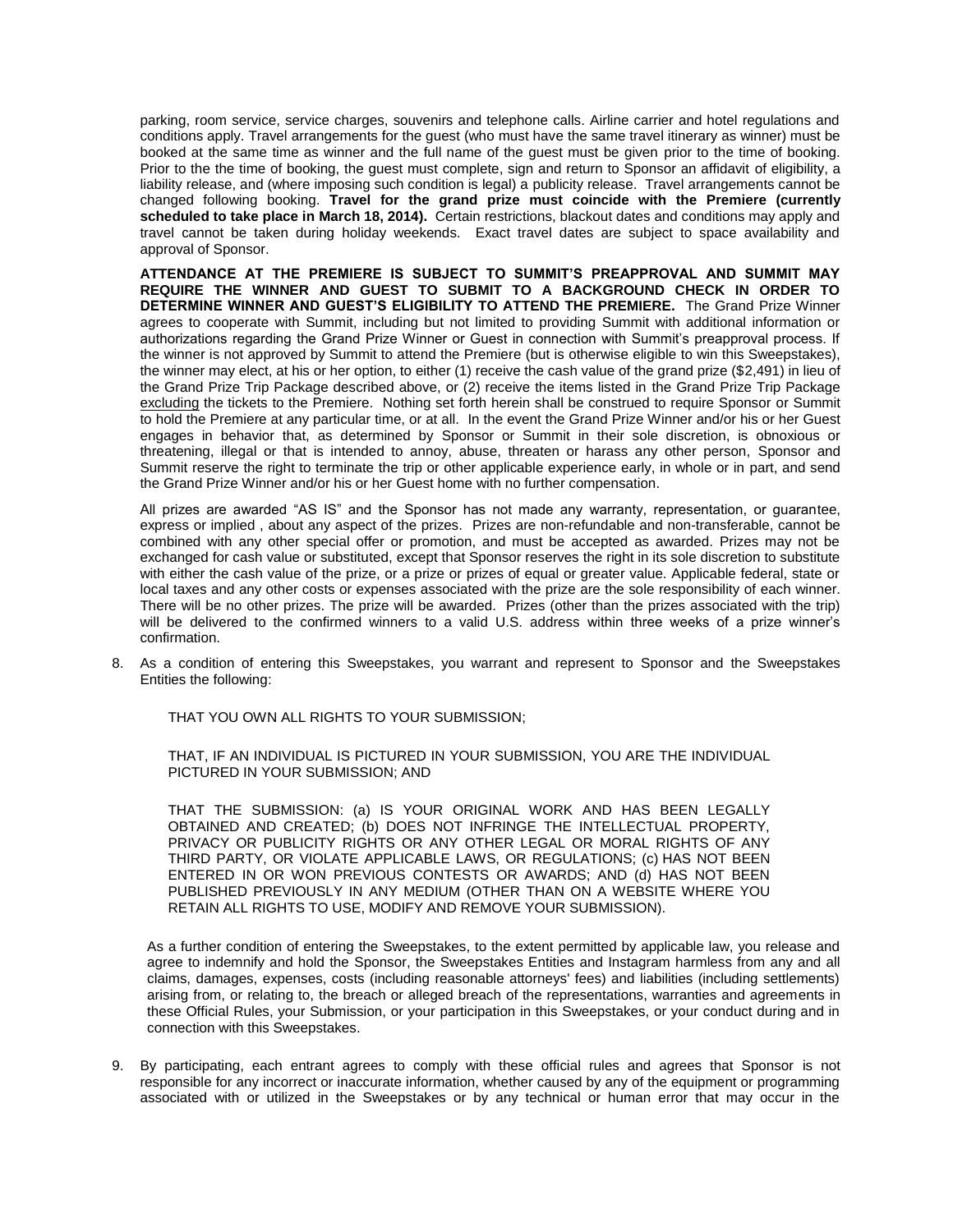processing of entries in the Sweepstakes. Sponsor assumes no responsibility for any error, omission, interruption, deletion, defect, delay in operation or transmission, communications line failure, theft or destruction or unauthorized access to, or tampering with or hacking of, the web site or any technical failure or malfunction, or any injury or damage to an entrant's or any other person's computer or property.

IN NO EVENT WILL SPONSOR, ANY SWEEPSTAKES ENTITIES OR INSTAGRAM BE RESPONSIBLE OR LIABLE FOR ANY DAMAGES OR LOSSES OF ANY KIND, INCLUDING DIRECT, INDIRECT, INCIDENTAL, CONSEQUENTIAL OR PUNITIVE DAMAGES ARISING OUT OF ENTRANT'S PARTICIPATION IN THE SWEEPSTAKES, ANY PRIZES WON, ENTRANT'S ACCESS TO OR USE OF SPONSOR'S OR INSTAGRAM'S WEB SITES, APPLICATIONS OR SERVICES, OR THE ACCESSING, DOWNLOADING AND/OR PRINTING OF ANY MATERIAL AVAILABLE ON SAID SITES, APPLICATIONS AND SERVICES. WITHOUT LIMITING THE FOREGOING, EVERYTHING ON SPONSOR'S WEB SITES IS PROVIDED "AS IS" WITHOUT WARRANTY OF ANY KIND, EITHER EXPRESSED OR IMPLIED, INCLUDING BUT NOT LIMITED TO, THE IMPLIED WARRANTIES OF MERCHANTABILITY, FITNESS FOR A PARTICULAR PURPOSE OR NON-INFRINGEMENT. SOME JURISDICTIONS MAY NOT ALLOW THE LIMITATION OR EXCLUSION OF LIABILITY FOR INCIDENTAL OR CONSEQUENTIAL DAMAGES OR EXCLUSIONS OF IMPLIED WARRANTIES SO SOME OF THE ABOVE LIMITATIONS OR EXCLUSIONS MAY NOT APPLY.

10. By accepting a prize in this Sweepstakes, the winner (and the guest of the grand prize winner) grants to Sponsor and Summit, where permitted by law, the right to publish and use in perpetuity his/her name, city and state of residence, Submission (including Instagram username), portrait, image, photograph, biographical information, picture, voice, likeness and comments without notification, review or approval, and without additional consideration, compensation or obligation, in any and all media now or hereafter known throughout the world, including the Internet, in any manner whatsoever, to advertise and promote Sponsor and Summit, their respective products and services, the Picture or for any other purpose except where prohibited by law. To receive a prize, the winner and guest shall be required to complete, sign and return an affidavit of eligibility and liability/publicity release.

> BY ACCEPTING A PRIZE, THE WINNER (AND GUEST OF THE WINNER) AGREES NOT TO SUE OR BRING ANY LAWSUIT OR MAKE ANY CLAIM UNDER ANY THEORY WHATSOEVER AGAINST THE SPONSOR, THE SWEESPTAKES ENTITIES AND INSTAGRAM ARISING FROM OR IN CONNECTION WITH ACCEPTANCE, POSSESSION, USE OR MISUSE OF ANY PRIZE, PARTICIPATION IN THIS SWEEPSTAKES OR ANY SWEEPSTAKES-RELATED ACTIVITY. IN ADDITION, THE WINNER (AND GUEST OF THE WINNER) AGREES TO WAIVE, RELEASE, FOREVER DISCHARGE, INDEMNIFY AND HOLD HARMLESS SPONSOR, ALL SWEEPSTAKES ENTITIES AND INSTAGRAM FROM AND AGAINST ANY AND ALL CLAIMS, DEMANDS, LOSSES, CAUSES OF ACTION AND LIABILITY OF ANY NATURE WHATSOEVER, FOR ANY MATTER, CAUSE OR THING, INCLUDING, WITHOUT LIMITATION, ANY LOSS, INJURY OR DAMAGE OF ANY KIND TO PERSONS, INCLUDING DEATH, OR PROPERTY, OR OTHER HARM OR LOSS OF ANY NATURE WHATSOEVER, WHETHER DIRECT, COMPENSATORY, EXEMPLARY, INCIDENTAL OR CONSEQUENTIAL, CAUSED OR CONTRIBUTED IN WHOLE OR IN PART, DIRECTLY OR INDIRECTLY, WHILE PREPARING FOR OR PARTICIPATING IN OR OTHERWISE ARISING FROM OR IN CONNECTION WITH ACCEPTANCE, POSSESSION, USE OR MISUSE OF ANY PRIZE, PARTICIPATION IN THIS SWEEPSTAKES OR ANY SWEEPSTAKES-RELATED ACTIVITY.

- 11. Sponsor is not responsible for any changes to or unavailability of the Instagram service that may interfere with the Sweepstakes (including any limitations, restrictions or conditions on Sponsor's ability to use the service in connection with the Sweepstakes). If, for any reason, the Sweepstakes is not capable of running as planned because of circumstances including, but not limited to, unauthorized intervention, fraud, technical failures (including but not limited to website outages or interruptions on Instagram) or any other causes, which, in Sponsor's sole judgment, corrupts or affects the administration, security, fairness, integrity or proper conduct of this Sweepstakes, Sponsor reserves the right, in their sole discretion and determination of fairness, to cancel, terminate, modify or suspend the Sweepstakes and to select the winner from entries received prior to such event or interruption. Sponsor may disqualify any entrant who tampers with the entry process or operation of the Sweepstakes or who violates these official rules.
- 12. By registering to enter the Sweepstakes, each entrant acknowledges he/she has read, understands and will abide by these official rules. All issues and questions concerning the construction, validity, interpretation and enforceability of these official rules, or the rights and obligations of entrants and/or Sponsor in connection with